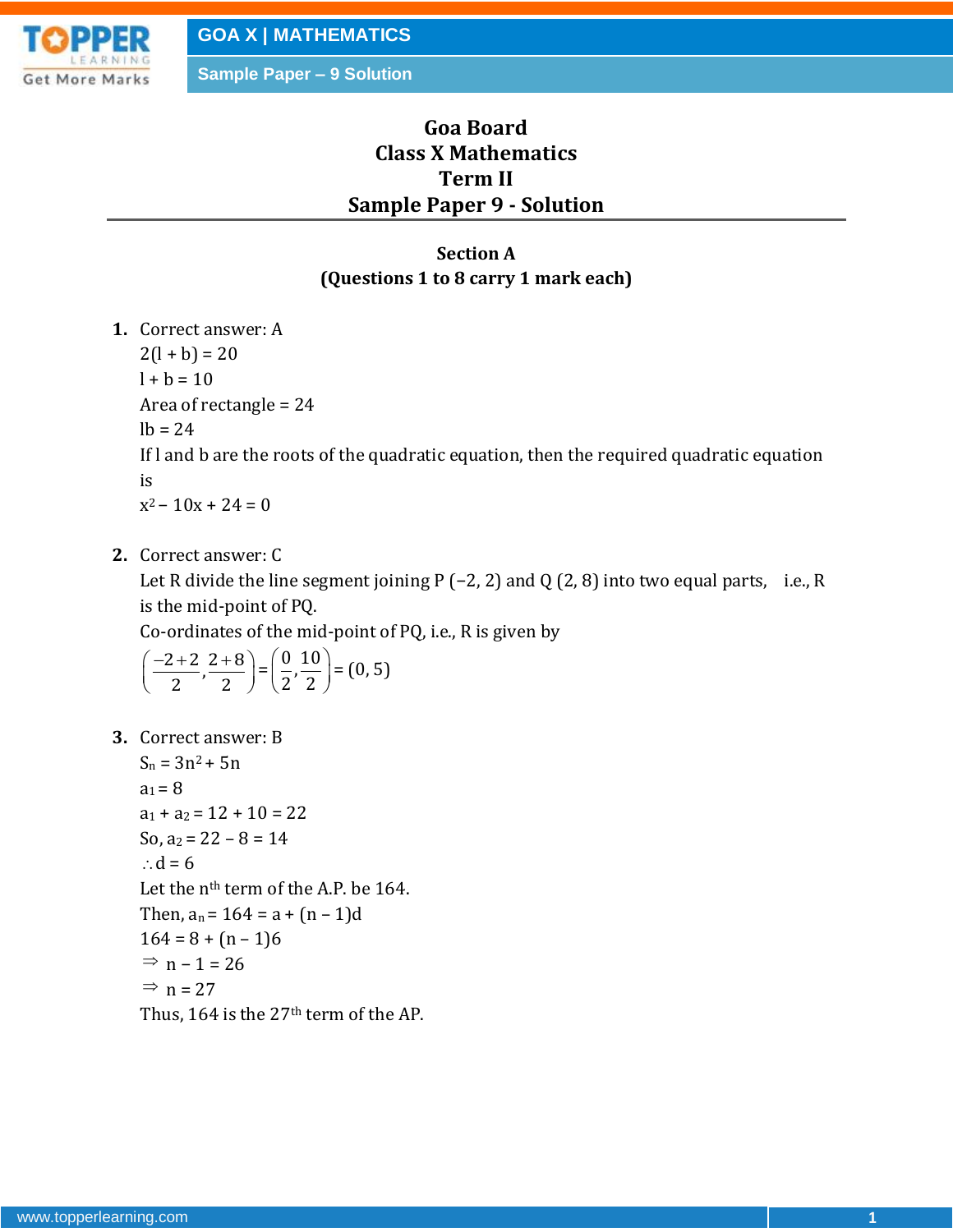

**Sample Paper – 9 Solution**

**4.** Correct answer: C Join O to P and Q.

> It is known that the radius is perpendicular to the tangent at the point of contact. :  $m\angle$  OPA =  $m\angle$  OQA = 90° Thus, APOQ is a square. ∴  $OP = OQ = 5$  cm Thus, the radius of the circle is 5 cm.

**5.** Correct answer: C

In the figure, AB is the vertical tower of height 20 m. C denotes the position of the man.

Let  $\angle$  ACB =  $\theta$  denotes the angle of elevation. Then  $\cos \theta = 0.5 = \frac{1}{2}$ 2  $=\frac{1}{2}$ , i.e.,

 $\theta = 60^\circ$ 

Therefore, distance of the man from the foot of the tower = BC

$$
\tan 60^\circ = \frac{AB}{BC}
$$

$$
\sqrt{3} = \frac{20}{BC}
$$

$$
BC = \frac{20}{\sqrt{3}} m
$$

- **6.** Correct answer: C  $P(\text{winning}) + P(\text{losing}) = 1$  $0.3 + P($ losing $) = 1$  $P($ losing $) = 1 - 0.3 = 0.7$
- **7.** Correct answer: B

$$
r = \frac{14}{2}
$$
 cm = 7 cm

Perimeter of semicircular protractor =  $\pi$  r + 2r

$$
= \frac{22}{7} \times 7 + 2 \times 7
$$

$$
= 36 \text{ cm}
$$



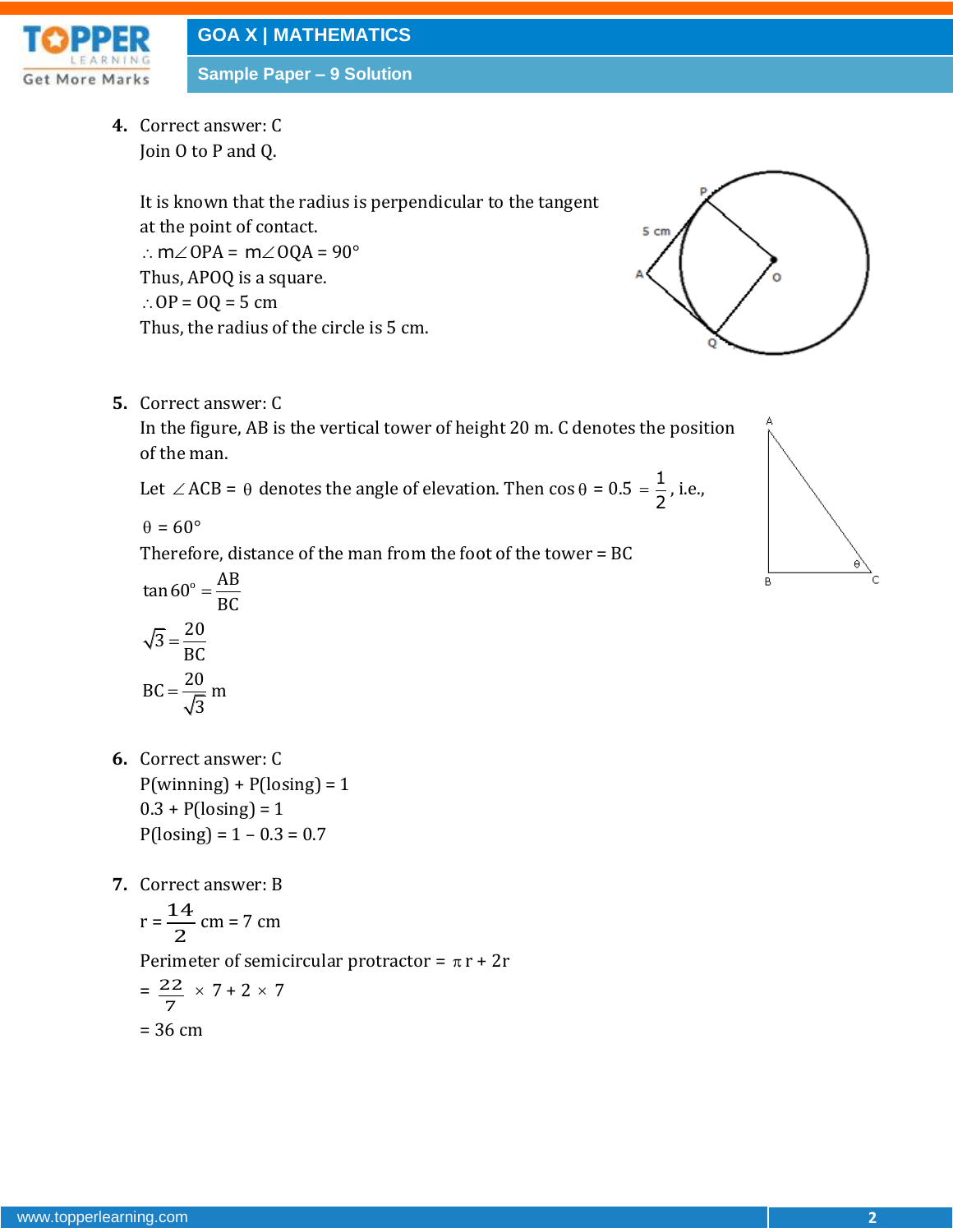

**Sample Paper – 9 Solution**

**8.** Correct answer: B

Let the internal diameter of the shell be d cm. Then, its internal radius =  $\,\frac{\rm d}{}$ 2

Volume of lead obtained on melting the spherical shell =  $\frac{4}{3}\pi\left[9^3-\left(\frac{d}{2}\right)^3\right]$  $\begin{bmatrix} 3 & (d)^3 \end{bmatrix}$  $\pi \left[ 9^3 - \left( \frac{d}{2} \right)^3 \right]$ 

Volume of cylinder =  $\pi \times 36 \times 8$ Hence, we have:

 $rac{4}{3}\pi\left[9^3-\left(\frac{d}{3}\right)^3\right]=288$  $\frac{4}{3}\pi$  9<sup>3</sup> -  $\left(\frac{a}{2}\right)$ e, we have:<br> $\left[\frac{q^3 - (\frac{d}{q})^3}{q^2 - q^3}\right]$  - 3  $\pi \left[9^3 - \left(\frac{d}{2}\right)^3\right] = 288\pi$  $729 - \underline{d}^3$ 8 = 216  $\Rightarrow \underline{d}^3$ 8 = 513  $\Rightarrow$  d<sup>3</sup> = 4104  $\Rightarrow$  d = 6(19) 1  $(19)^{\frac{1}{3}}$  cm

### **Section B**

**9.** Distance travelled by a wheel in 450 complete revolutions = 0.99 km = 990 m Distance covered in one revolution = circumference

$$
2\pi r = \frac{990}{450}
$$
  
2 \times \frac{22}{7} \times r = \frac{990}{450}  
r = \frac{11 \times 7}{5 \times 2 \times 22} = \frac{7}{20} m = 35 cm

**10.** Points (a, 0), (0, b) and (1, 1) are collinear. So, area of triangle formed by these points will be 0.

$$
\therefore \frac{1}{2} [x_1(y_2 - y_3) + x_2(y_3 - y_1) + x_3(y_1 - y_2)] = 0
$$
  
\n
$$
[a(b - 1) + 0 (1 - 0) + 1(0 - b)] = 0
$$
  
\n
$$
ab - a - b = 0
$$
  
\n
$$
ab = a + b
$$
  
\nOn dividing throughout by ab, we get,  
\n
$$
1 = \frac{1}{a} + \frac{1}{b}
$$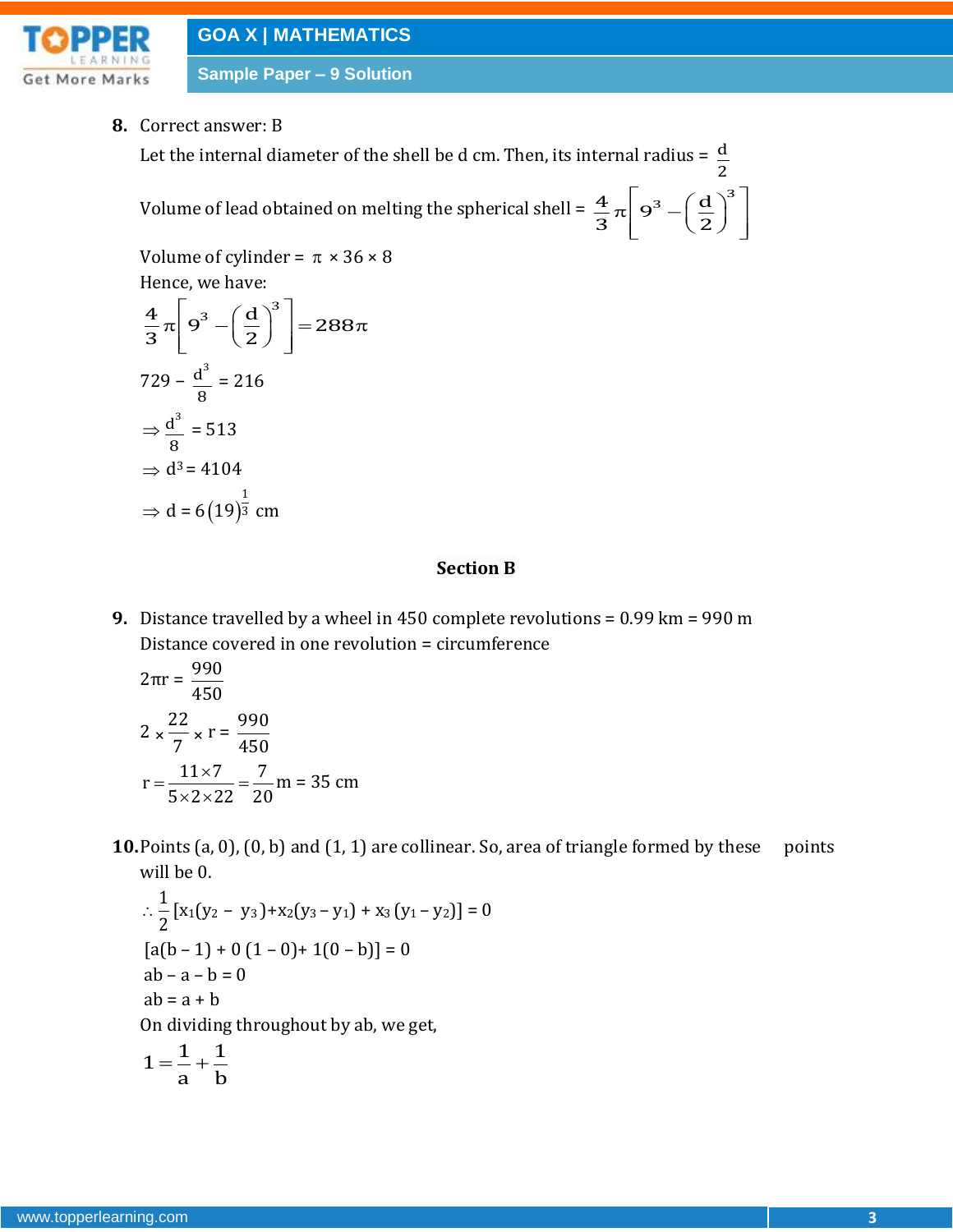**11.**m∠ABC=90° Since AB being diameter is perpendicular to tangent BC at the point of contact. So m  $\angle$  ABP + m  $\angle$  PBC = 90° (i) Also  $m \angle APB = 90^{\circ}$  (angle in the semi-circle) So m  $\angle$  BAP + m  $\angle$ (using angle sum property of triangles) From (i) and (ii),  $\angle$ PBC =  $\angle$ BAP

**12.** Here,  $a = 5$  and  $d = 10$ 

 $a_{31} = a + 30d = 5 + 30x10 = 305$ Let the required term be the  $n<sup>th</sup>$  term. Then,  $a_n = 130 + a_{31}$  $\Rightarrow$  a + (n – 1)d = 130 + 305  $\Rightarrow$  5 + (n – 1)10 = 435  $\Rightarrow$  (n – 1)10 = 430  $\Rightarrow$  n – 1 = 43  $\Rightarrow$  n = 44 Hence, the  $44<sup>th</sup>$  term of the given A.P. is 130 more than its 31<sup>st</sup> term.

**13.**The given points are A(4, −1), B(6, 0), C(7, 2) and D(5, 1).

Using distance formula, Diagonal AC =  $\sqrt{(4-7)^2 + (-1-2)^2} = \sqrt{9+9} = \sqrt{18}$ Diagonal BD =  $\sqrt{(6-5)^2 + (0-1)^2} = \sqrt{1+1} = \sqrt{2}$ Since, AC≠ BD, ABCD is not a square.

**14.**

$$
x^{2} + 2\sqrt{2}x - 6
$$
  
=  $x^{2} + 3\sqrt{2}x - \sqrt{2}x - 6$   
=  $x(x + 3\sqrt{2}) - \sqrt{2}(x + 3\sqrt{2})$   
=  $(x + 3\sqrt{2})(x - \sqrt{2})$   
Now,  $x^{2} + 2\sqrt{2}x - 6 = 0$  gives  
 $(x + 3\sqrt{2})(x - \sqrt{2}) = 0$   
 $(x + 3\sqrt{2}) = 0$  or  $(x - \sqrt{2}) = 0$   
 $x = -3\sqrt{2}$  or  $\sqrt{2}$ 

Therefore, the roots of the given equation are  $-3\sqrt{2}$ ,  $\sqrt{2}$ .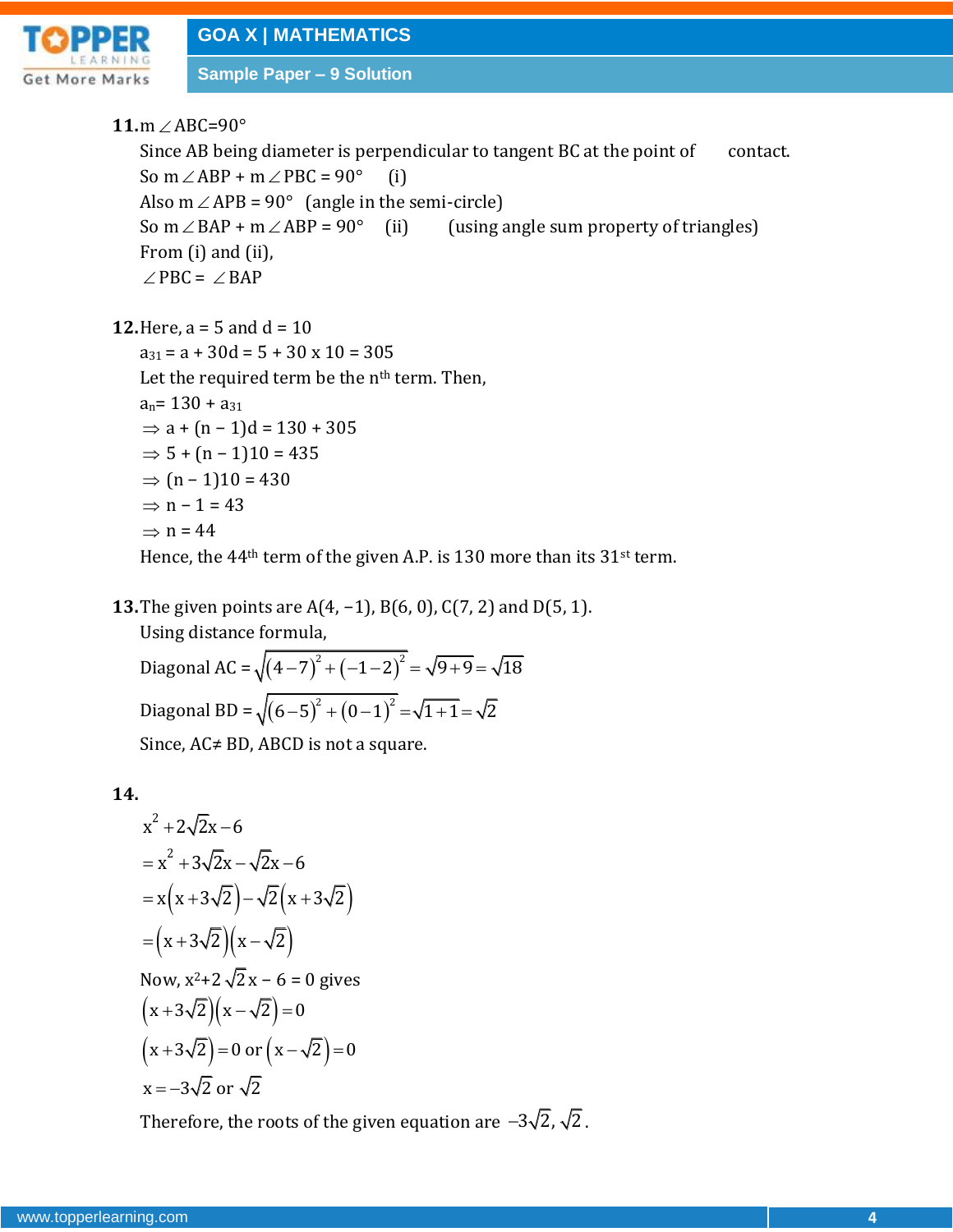

### **Section C**

**15.**Let the distance between the two towers AB and CD be 140m.

 $\Rightarrow$  DE = CB = 140 m Height of the second tower  $CD = 60$  m Let the height of first tower, AB, be h m.  $CD = BE = 60 m$  $\Rightarrow$  AE = (h – 60) m In AED, AE DE  $=$  tan30 $^{\circ}$  $h - 60$  1 140  $\sqrt{3}$  $\frac{-60}{10}$  =  $\Rightarrow$  √3 h – 60 √3 = 140  $\Rightarrow$   $\sqrt{3}$  h = 140 + 60  $\sqrt{3}$  $\Rightarrow h = \frac{140 + 60\sqrt{3}}{6} = \frac{140}{6} + 60$  $\frac{80 \sqrt{3}}{3} = \frac{140}{\sqrt{3}}$  $\frac{+60\sqrt{3}}{6} = \frac{140}{6} + 60$  $\Rightarrow$  h = 80.83 + 60 = 140.83 m Thus, the height of the first tower is 140.83 m.



**16.** Radius of the well  $r = 1.5$  m,  $h = 14$  m

Volume of earth taken out of the well =  $\pi r^2$ h

$$
= \frac{22}{7} \times 1.5 \times 1.5 \times 14
$$
  
= 99 m<sup>3</sup>  
Outer radius of embankment = R = 1.5 + 4 = 5.5 m  
Area of embankment = Outer area - Inner area  
=  $\pi(R^2 - r^2)$   
=  $\frac{22}{7} \times [5.5^2 - 1.5^2]$   
=  $\frac{22}{7} \times 28$   
= 88 m<sup>2</sup>

Height of embankment =  $\frac{\text{Volume}}{\text{Volume}} = \frac{99}{99} = \frac{9}{99}$  $\overline{\text{Area}}$  =  $\overline{\text{88}}$  =  $\overline{\text{8}}$  $=\frac{99}{20}=\frac{9}{2}=1.125$  m.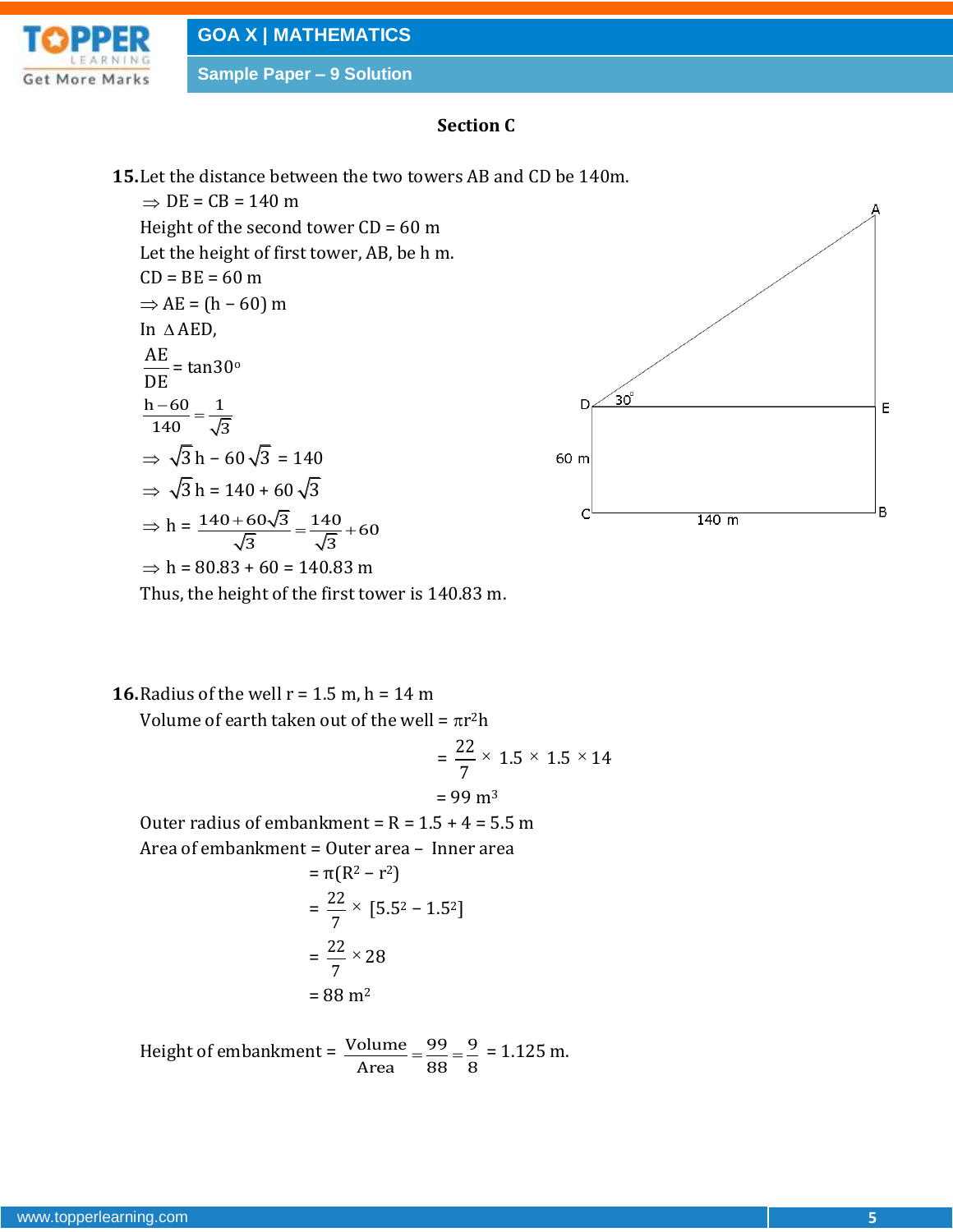

## **17.**Join OT.

It is known that the tangent at any point of a circle is perpendicular to the radius through the point of contact.

:  $m\angle$  OTP = 90 $^{\circ}$ 

In a triangle, the measure of an exterior angle is equal to the sum of the measures of its opposite interior angles.

Therefore, in  $\triangle$  PAT,

 $\angle$ OAT =  $\angle$ APT +  $\angle$ ATP  $\therefore$   $\angle$  OAT =  $x + y$ In  $\triangle$  OAT, OA = OT (Radii of the same circle)  $\therefore$   $\angle$  OAT =  $\angle$  OTA  $\Rightarrow$   $x + y = \angle$  OTP –  $\angle$  ATP *x* + *y* = 90° − *y*  $\Rightarrow$  *x* + 2*y* = 90 $^{\circ}$ 



**18.**Area of rhombus =  $\frac{1}{2}$ 2 product of diagonals =  $\frac{1}{2} \times AC \times BD$ 2  $\times$  AC  $\times$  1  $(3+1)^{4}$  $(4+2)^{2}+(5+1)^{4}$ 2  $4^2$  $\frac{1}{2}$   $(5 + 1)^2$  $AC = \sqrt{(3 + 1)^2 + 4^2} = 32 = 4\sqrt{2}$ BD =  $\sqrt{(4+2)^2 + (5+1)^2} = 6\sqrt{2}$  $=\sqrt{(3+1)^2+4^2}=32=4\sqrt{2}$  $=\sqrt{(4+2)^2+(5+1)^2}=6\sqrt{2}$ Area of rhombus =  $\frac{1}{2} \times 4\sqrt{2} \times 6\sqrt{2} = 24$  sq. cm



**19.** Given, sum of first m terms of an A.P. is n.  
\n
$$
\therefore \frac{m}{2} [2a + (m-1)d] = n
$$
\n
$$
\Rightarrow [2am + m(m-1)d] = 2n \qquad ...(1)
$$
\nAlso, sum of first n terms is m.

Also, sum of first n terms is m.  
\n
$$
\frac{n}{2}[2a + (n-1)d] = m
$$
\n
$$
\Rightarrow [2an + n(n-1)] = 2m \qquad ...(2)
$$
\nSubtracting (2) from (1)

Subtracting (2) from (1),

Subtracting (2) from (1),  
\n2a (m - n) + 
$$
[(m^2 - n^2) - (m - n)]d = 2(n - m)
$$
  
\n $\Rightarrow$  2a + (m + n - 1)d = -2  
\n $\Rightarrow$   $\frac{m+n}{2}[2a + (m+n-1)d] = -2 \times \frac{m+n}{2} = -(m+n)$ 

Hence, the sum of its first  $(m + n)$  terms is  $-(m + n)$ .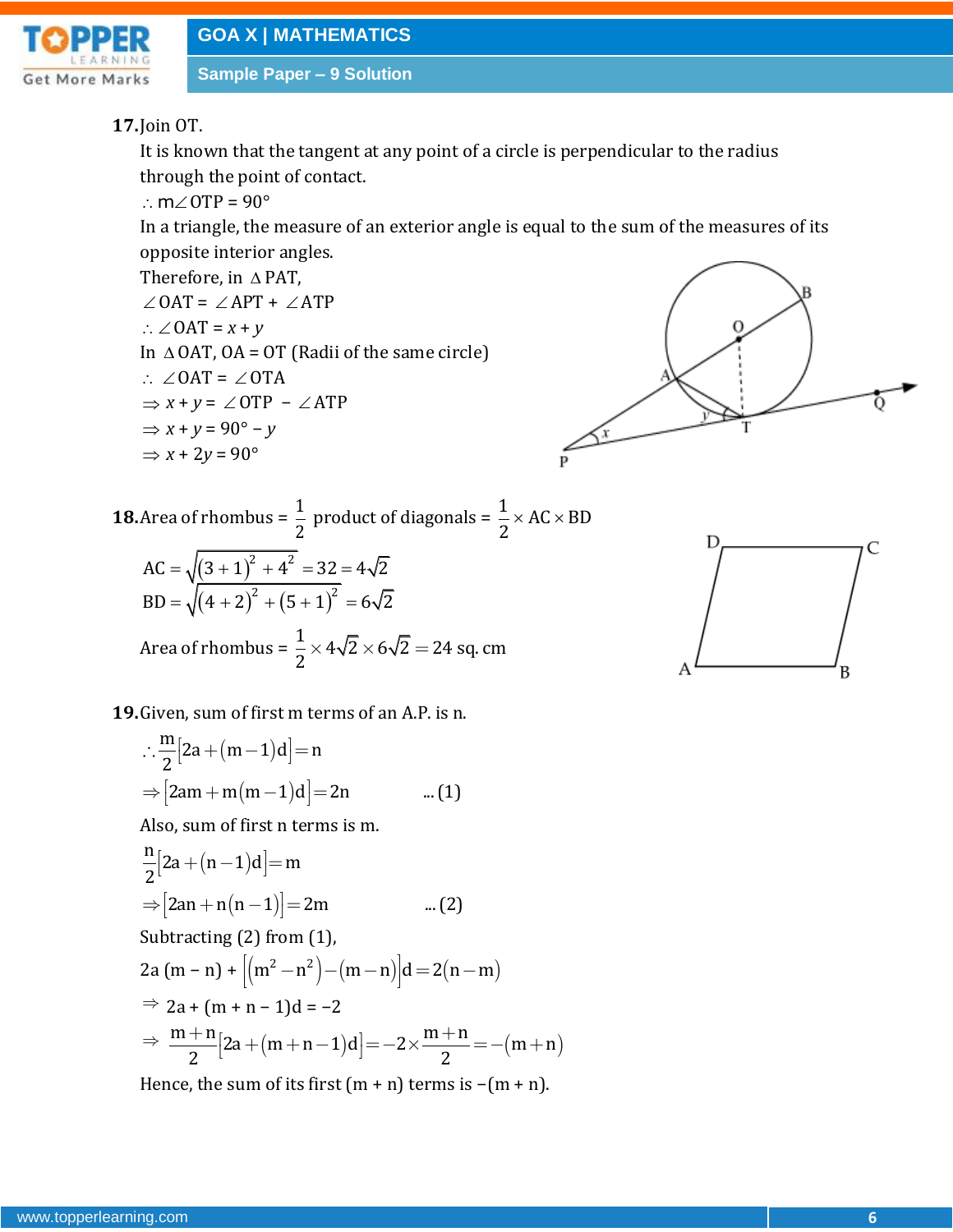

**Sample Paper – 9 Solution**

### **20.**Steps of construction:

- i. Draw a  $\triangle$  ABC with AB = 6 cm, BC = 5 cm, m∠ABC = 60°.
- ii. Draw a ray AX making an acute angle with AB on the opposite side of vertex C.
- iii. Locate 7 points,  $A_1$ ,  $A_2$ ,  $A_3$ ,  $A_4$ ,  $A_5$ ,  $A_6$ ,  $A_7$  (as 7 is greater between 5and 7), on line AX such that  $AA_1 = A_1A_2 = A_2A_3$  $= A_3A_4 = A_4A_5 = A_5A_6 = A_6A_7.$
- iv. Join BA $_5$  and draw a line through A $_7$  parallel to BA $_5$  to intersect the extended line segment AB at point B'.
- v. Draw a line through B' parallel to BC intersecting the extended line segment AC at C'. Δ AB'C' is the required triangle.



**21.**Multiples of 6 are 6, 12, 18, 24, 30, 36, 42, 48, 54, 60, 66, 72, 78, 84, 90, 96, 102, 108, 114, 120, 126, 132, 138, 144, 150, 156, 162, 168, 174, 180, 186, 192, and 198.

Multiples of 8 are 8, 16, 24, 32, 40, 48, 56, 64, 72, 80, 88, 96, 104, 112, 120, 128, 136, 144, 152, 160, 168, 176, 184, 192, and 200.

Number of multiples of 6 or  $8 = 33 + 25 - 8 = 50$ 

P (chosen integer is a multiple of 6 or 8) =  $\frac{50}{200} = \frac{1}{100}$ 200 4  $=$ 

22. 
$$
\frac{1}{x+4} - \frac{1}{x-7} = \frac{11}{30}
$$
, where  $x \neq -4, 7$   
\n
$$
\Rightarrow \frac{x-7-x-4}{(x+4)(x-7)} = \frac{11}{30}
$$
\n
$$
\Rightarrow \frac{-11}{(x+4)(x-7)} = \frac{11}{30}
$$
\n
$$
\Rightarrow -30 = x^2 - 7x + 4x - 28
$$
\n
$$
\Rightarrow x^2 - 3x + 2 = 0
$$
\n
$$
\Rightarrow (x-2)(x-1)=0
$$
\n
$$
\therefore x = 2, 1
$$

Thus, the roots of given equation are 1, 2.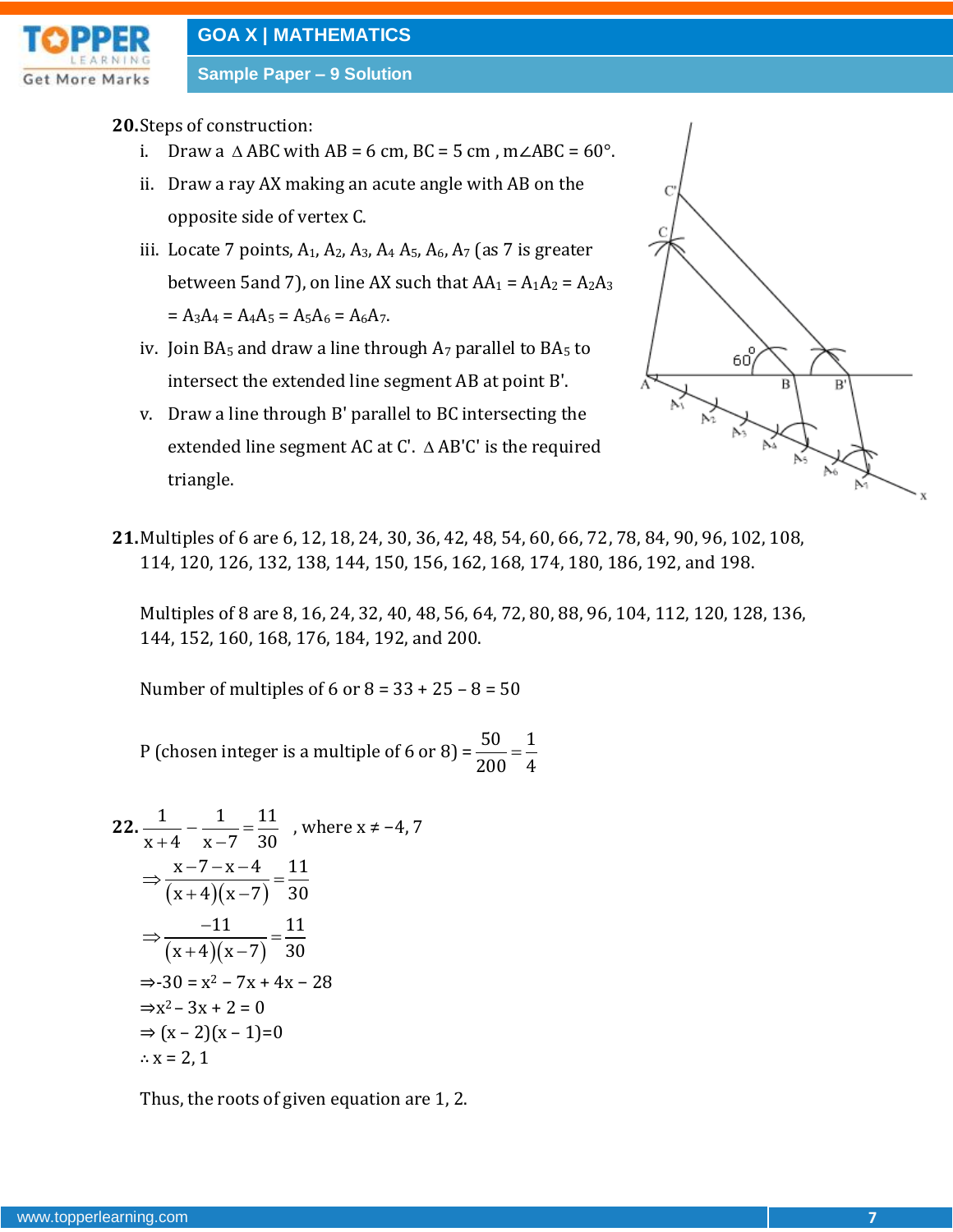**Sample Paper – 9 Solution**

**23.**There are three sections of each class and it is given that the number of trees planted by any class is equal to the class number.

The number of trees planted by class I = number of sections  $\times$  1 = 3  $\times$  1 = 3

The number of trees planted by class II = number of sections  $\times$  2 = 3  $\times$  2 = 6

The number of trees planted by class III = number of sections  $\times$  3 = 3  $\times$  3 = 9

Therefore, we have the sequence: 3, 6, 9, ...., (12 terms)

This sequence is an A.P.

To find the total number of trees planted by all the students, we need to find the sum of the 12 terms of the sequence.

First term  $= a = 3$ Common difference =  $d= 6 - 3 = 3$  $n = 12$  $S_n = \frac{n}{2}$ 2  $[2a + (n-1)d]$  $S_{12} = \frac{12}{3}$ 2  $[6+(12-1)(3)]=6(6+33)=6\times 39=234$ 

Thus, in total 234 trees will be planted by the students.

Values inferred are environment friendly and social awareness.

**24.**If the area of the triangle formed by joining the given points is zero, then the points will be collinear.

24.1 the area of the triangle for line by joining the given points is zero, the collinear.  
\nArea of triangle 
$$
=\frac{1}{2} [x_1(y_2-y_3) + x_2 (y_3-y_1) + x_3 (y_1-y_2)]
$$
  
\nHere,  $x_1 = a, y_1 = a^2; x_2 = b, y_2 = b^2; x_3 = c, y_3 = c^2$   
\nSubstituting the values in the formula, we get,  
\nArea of triangle  $=\frac{1}{2} [a(b^2 - c^2) + b(c^2 - a^2) + c(a^2 - b^2)]$   
\n $=\frac{1}{2} [ab^2 - ac^2 + bc^2 - a^2b + a^2c - cb^2]$   
\n $=\frac{1}{2} [-a^2 (b - c) + a (b^2 - c^2) - bc (b - c)]$   
\n $=\frac{1}{2} [(b - c) (-a^2 + ab + ac - bc)]$   
\n $=\frac{1}{2} [(b - c) (a(-a + b) + c(a - b)]$   
\n $=\frac{1}{2} [(b - c) (a - b) (c - a)]$ 

It is given that  $a \neq b \neq c$ , therefore, area of the triangle  $\neq 0$ Hence, the given points can never be collinear.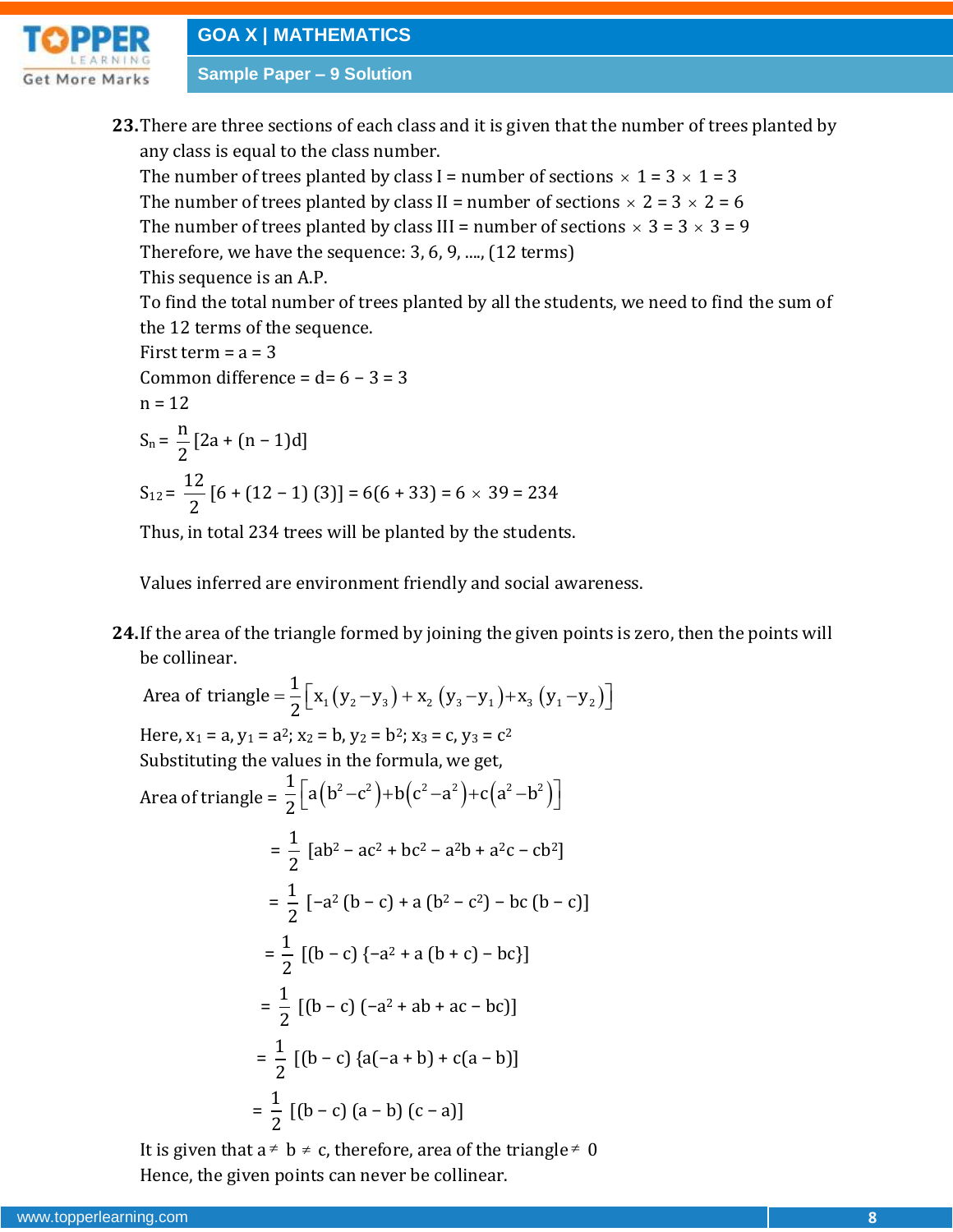

### **Section D**

**25.**Let A and D be the positions of the boat at the two instants.

Let the speed of the boat be v m/ min. Therefore, AD= 6v metres Let the boat takes t minutes to reach from D to B. Thus, BD= vt metres In DBC, BC DB  $=$  tan60 $\circ$  $\Rightarrow \frac{h}{h}$ vt  $= \sqrt{3} \Rightarrow h = \sqrt{3} \text{ vt}$  ....(i) In ABC, BC AB  $=$  tan30 $^{\circ}$  $\Rightarrow \frac{h}{h}$  $6v + vt$  $=\frac{1}{\sqrt{2}}$ 3  $\Rightarrow h = \frac{6v + vt}{c}$ 3  $\frac{+vt}{-}$  ....(ii) From (i) and (ii),  $\sqrt{3}$  vt =  $\frac{6v + vt}{c}$ 3  $\frac{+vt}{2} \Rightarrow 3vt = 6v + vt$  $\Rightarrow$  2vt = 6v  $\Rightarrow$  t = 3



Thus, the time taken to reach the shore is 3 minutes.

**26.**Since tangents drawn from an external point to a circle are equal.

 $DR = DS = 5$  cm Now, AR = AD − DR = 23 − 5 = 18 cm But,  $AR = AO$  $\therefore$  AQ = 18 cm Also,  $BQ = AB - AQ = 29 - 18 = 11$  cm But,  $BP = BQ$  $\therefore BP = 11 \text{ cm}$ Also,  $m \angle Q = m \angle P = 90^\circ$ . In quadrilateral OQBP,  $m\angle QOP + m\angle P + m\angle Q + m\angle B = 360^{\circ}$  $m\angle QOP = 360^\circ - (\angle P + \angle Q + \angle B)$  $= 360^{\circ} - (90^{\circ} + 90^{\circ} + 90^{\circ}) = 90^{\circ}$ Hence, OQBP is a square.  $BQ = OQ = OP = BP = 11 \text{ cm}$ Hence, radius of the circle is 11 cm.

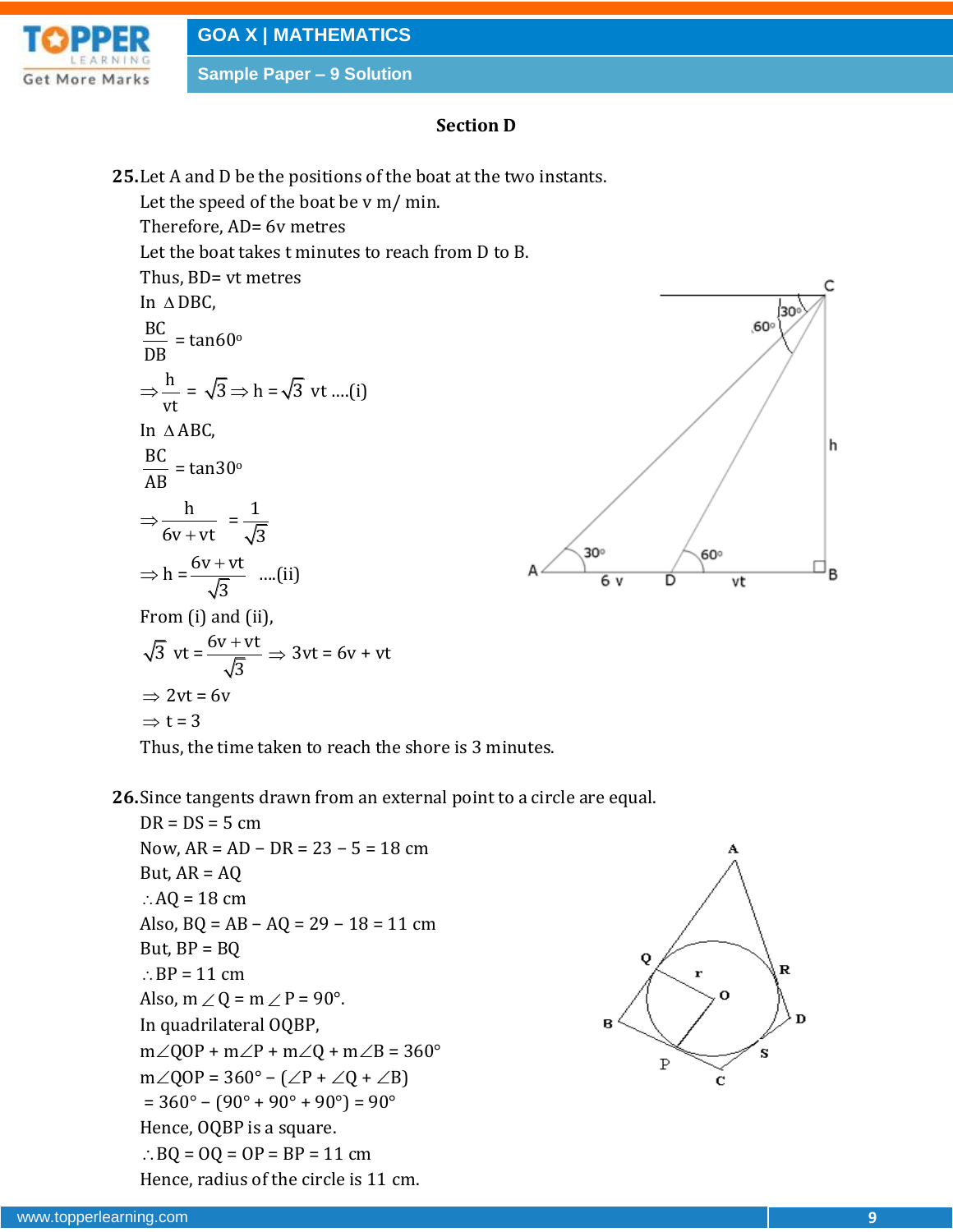

**Sample Paper – 9 Solution**

27. Here, R = 33 cm, r = 27 cm and l = 10 cm  
\n∴ h = 
$$
\sqrt{l^2 - (R^2 - r^2)}
$$
 cm =  $\sqrt{(10)^2 - (33 - 27)^2}$  cm  
\n=  $\sqrt{(10)^2 - (6)^2}$  =  $\sqrt{64}$  cm = 8 cm

Capacity of the frustum

$$
= \frac{1}{3}\pi h(R^{2} + r^{2} + Rr)cm^{3}
$$
  
\n
$$
= \frac{1}{3} \times \frac{22}{7} \times 8 [(33)^{2} + (27)^{2} + 33 \times 27]cm^{3}
$$
  
\n= (8.38×2709)cm<sup>3</sup> = 22701.4 cm<sup>3</sup>  
\nTotal surface area =  $\pi R^{2} + \pi r^{2} + \pi l(R + r)cm^{2}$   
\n
$$
= \pi [R^{2} + r^{2} + l(R + r)]cm^{2}
$$
  
\n
$$
= \frac{22}{7} [(33)^{2} + (27)^{2} + 10 \times (33 + 27)]cm^{2}
$$
  
\n
$$
= (\frac{22}{7} \times 2418)cm^{2} = 7599.43cm^{2}
$$

**28.**Let the shorter side be x.

Diagonal =  $x + 60$ Longer side =  $x + 30$ By applying Pythagoras theorem,  $(x + 30)^2 + x^2 = (x + 60)^2$  $\Rightarrow$  x<sup>2</sup> + 60x + 900 + x<sup>2</sup> = x<sup>2</sup> + 3600 + 120x  $\Rightarrow$  x<sup>2</sup> – 60x – 2700 = 0 D=  $3600 - 4(1)(-2700) = 3600 + 10800 = 14400$  $D = 120$  $x = \frac{60 \pm 120}{x}$ 2  $\Rightarrow$  x = 90, -30  $\therefore$  x =  $\frac{60 \pm \sqrt{2}}{2}$ But, x cannot be negative. So, x = 90

Thus, shorter side =  $90$  m, longer side=  $120$  m

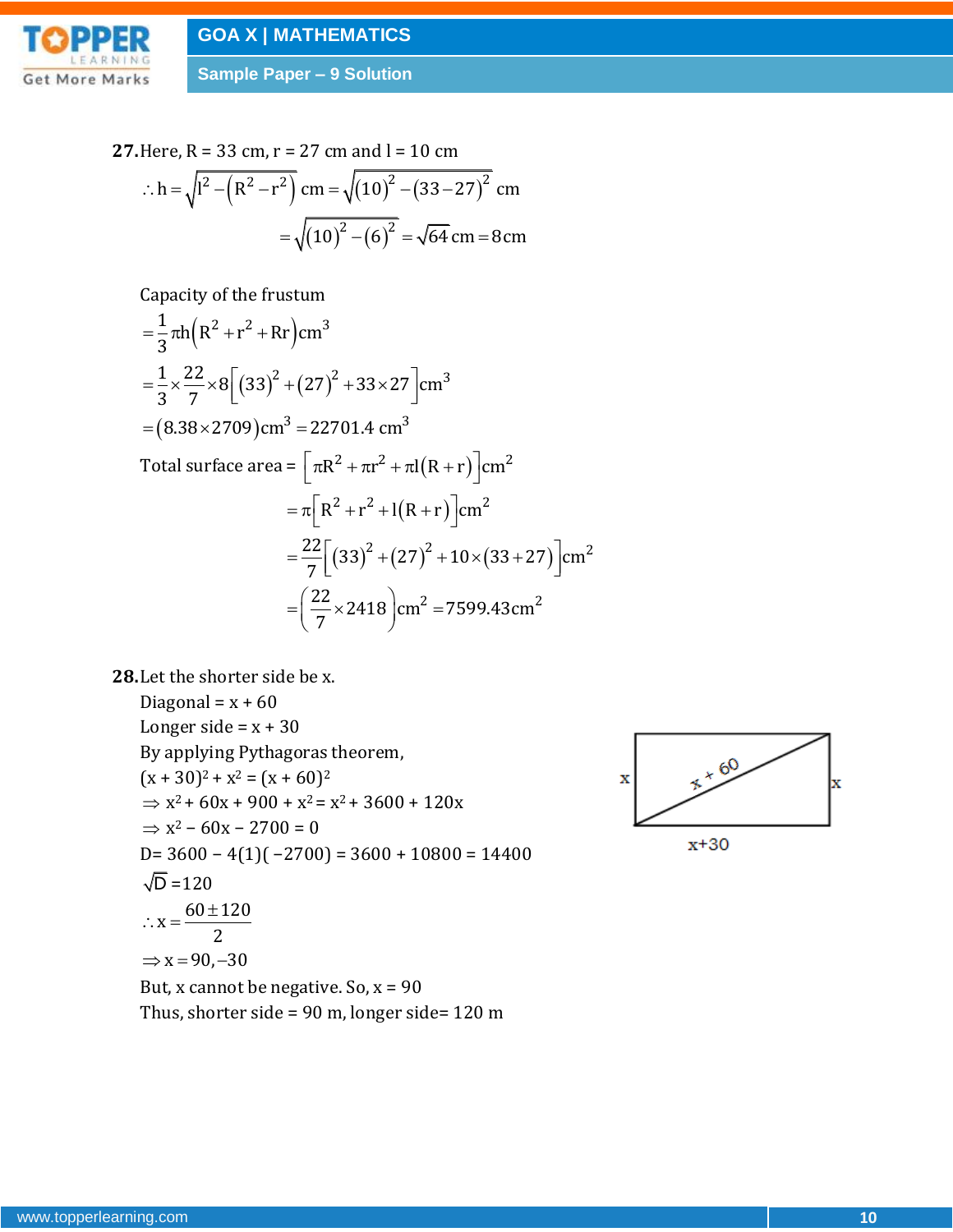

**29.Given:** A circle with centre O; PA and PB are two tangents to the circle drawn from an external point P.

**To prove:** PA = PB **Construction:** Join OA, OB, and OP.



### **Proof:**

It is known that a tangent at any point of a circle is perpendicular to the radius through the point of contact.

 $\therefore$  OA  $\perp$  PA and OB  $\perp$  PB

 $\angle$  OAP =  $\angle$  OBP = 90° ... (1)

In  $\triangle$  OPA and  $\triangle$  OPB,

 $\angle$  OAP =  $\angle$  OBP (Using (1))

OA = OB (Radii of the same circle)

OP = PO (Common side)

Therefore,  $\triangle$  OPA  $\cong \triangle$ (RHS congruency criterion)

 $\therefore$  PA = PB (Corresponding parts of congruent triangles are equal)

Thus, it is proved that the lengths of the two tangents drawn from an external point to a circle are equal.

## **30.**Total number of cards = 52

Cards removed =  $2 + 2 + 2 + 2 = 8$ 

- : Remaining number of cards =  $52 8 = 44$
- i. Number of black queens = 2

$$
\therefore \text{Required probability} = \frac{2}{44} = \frac{1}{22}
$$

ii. Number of red cards left = 
$$
26 - 8 = 18
$$

$$
\therefore \text{Required probability} = \frac{18}{44} = \frac{9}{22}
$$

iii.Number of black jacks = 2

$$
\therefore \text{Required probability} = \frac{2}{44} = \frac{1}{22}
$$

iv. Number of picture cards left =  $2 + 2 + 2 = 6$ 

$$
\therefore \text{Required probability} = \frac{6}{44} = \frac{3}{22}
$$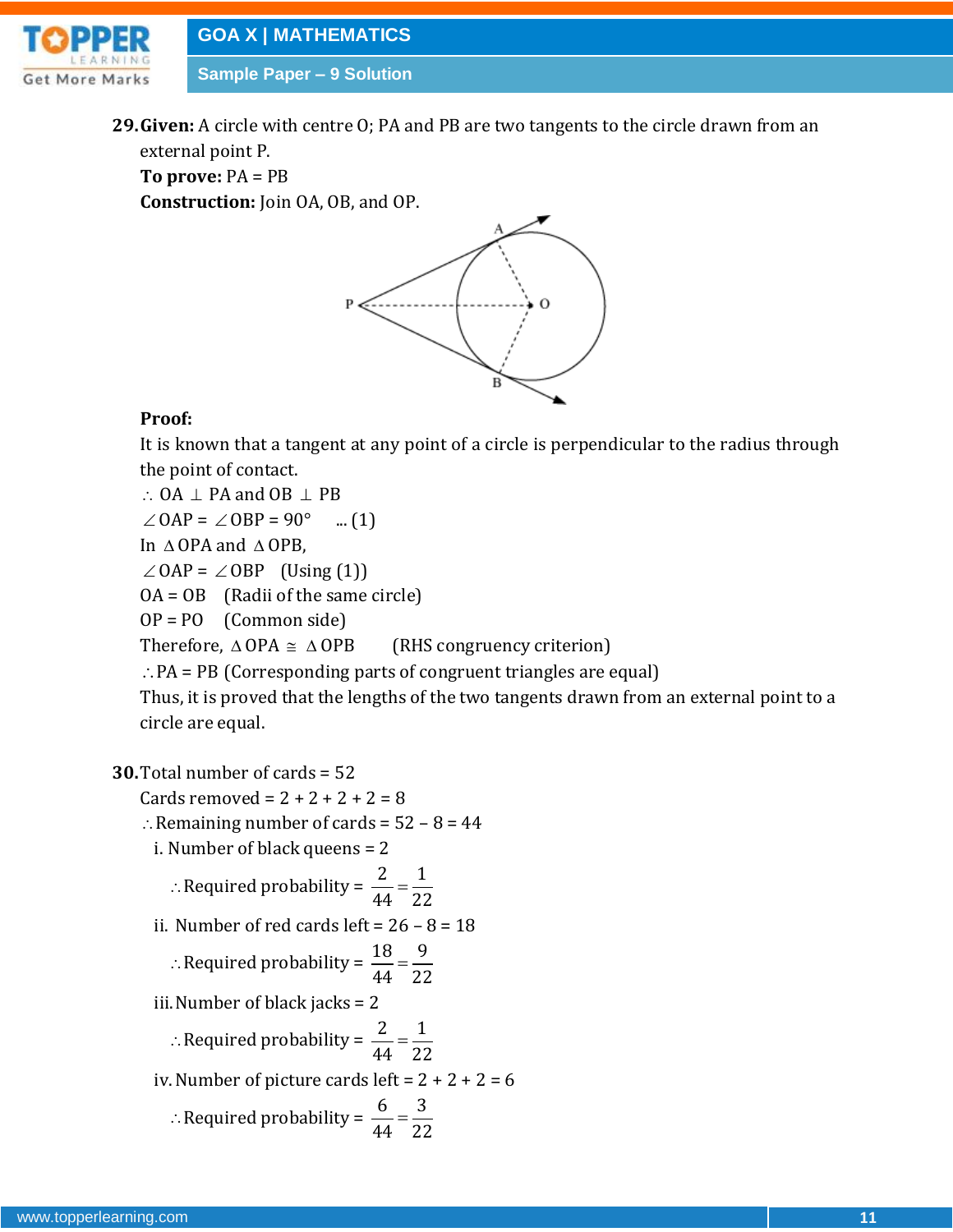

**Sample Paper – 9 Solution**

**31.**Let r = radius of the cylinder = radius of hemispherical ends = 18 cm h = height of the cylinder =  $108$  cm  $- 18$  cm  $- 18$  cm  $= 72$  cm

Total surface area of the solid = Curved surface area of the cylinder  $+$  Curved surface area of the hemispherical ends  $=$  $(2\pi rh + 2x 2\pi r^2)$ 

$$
= 2\pi r (h + 2r)
$$
  
= 2 ×  $\frac{22}{7}$  × 18 × (72 + 36)  
= 2 ×  $\frac{22}{7}$  × 18 × 108 = 12219.43 cm<sup>2</sup>

Rate of polishing = 7 paise per sq cm : Cost of polishing = Rs.  $\left( \frac{12219.43 \times 7}{2219.43 \times 10^{11}} \right)$  $(12219.43 \times \frac{7}{100})$ 

= Rs. 855.36

 $32.AB = AL + LB = 4 + 3 = 7, AC = AM + MC = 4 + 3 = 7$ 

AB = AL + LB = 4 + 3 = 7, AC = AM + MC = 4 + 3 = 7  
The area of the right ΔABC is given by 
$$
\frac{1}{2} \times AB \times AC = \frac{1}{2} \times 7 \times 7 = 24.5
$$
 cm<sup>2</sup>

The area of the quadrant ALM

$$
= \frac{1}{4} \times \pi \times (4)^2
$$
  
=  $\frac{1}{4} \times \frac{22}{7} \times 16 = 12.57$  cm<sup>2</sup>  
Area(LBCM) = Ar( $\triangle$  ABC) – Ar(quadrant ALM)  
= 24.5 – 12.57 = 12.93 cm<sup>2</sup>  
At the rate of Rs. 20 per cm<sup>2</sup>, the total cost of silver plating

 $=$  Rs. 20  $\times$  12.93  $=$  Rs. 258.6

**33.**Here, A.P. (in rupees) is 6500, 6390, 6280, ……

The show will cease to be profitable on the night when the receipts are just Rs 1000. Let it happen on the n<sup>th</sup> night. It means a<sub>n</sub>  $\leq 1000$ . Here,  $a = 6500$ ,  $d = -110$ Now,  $a_n = a + (n-1)d = 6500 - 110(n - 1)$ Equating it with 1000, we get,  $6500 - 110(n - 1) = 1000$  $\Rightarrow$  110(n – 1) = 5500  $\Rightarrow$  n – 1 = 50  $\Rightarrow$  n = 51

Hence, on the 51<sup>st</sup> night the show will cease to be profitable.